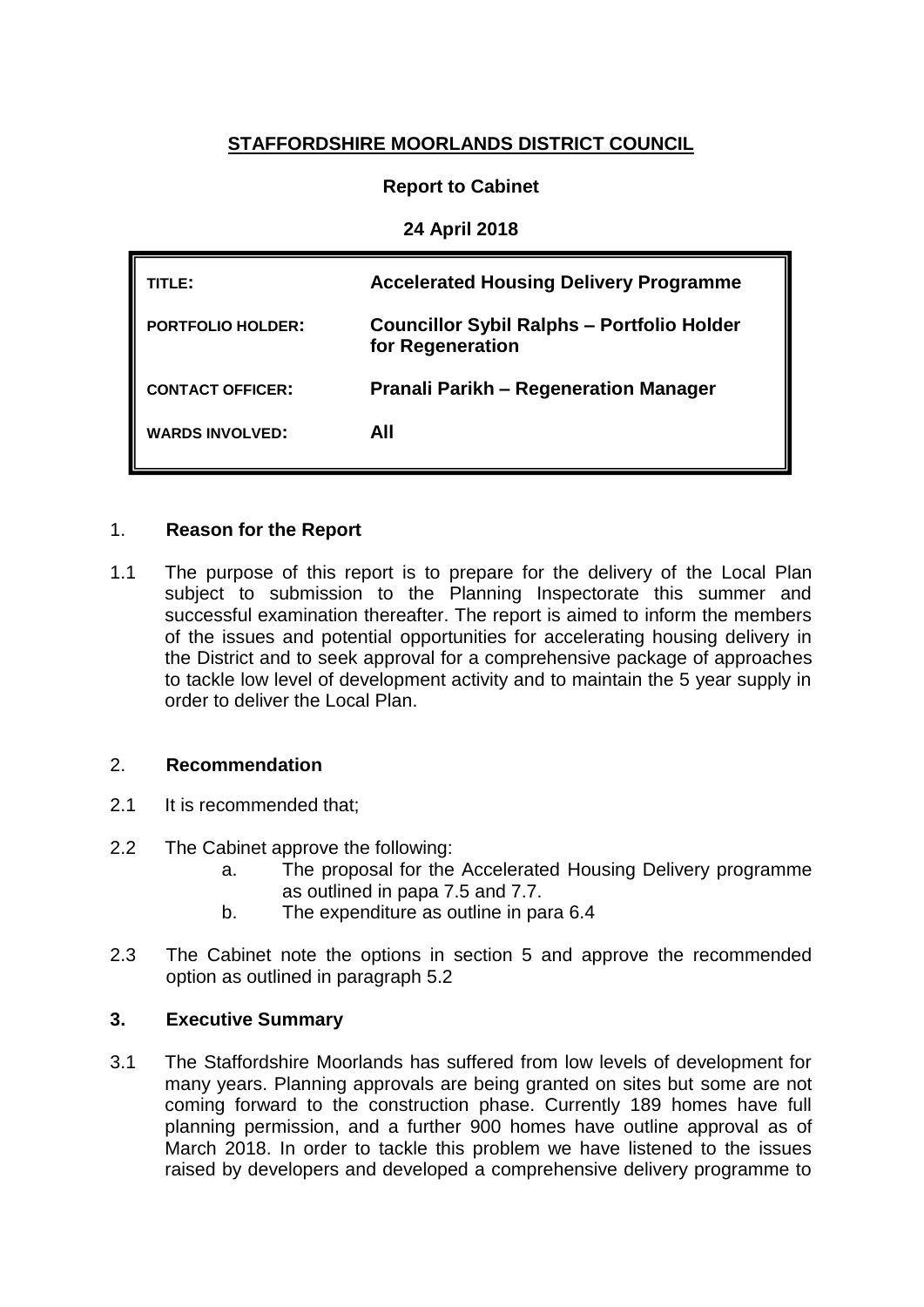tackle the problem.

- 3.2 The accelerated housing delivery programme has two aims, to;
	- Drive forward delivery of the local plan and maintain 5 year land supply by proactive measures and Council led interventions where appropriate.
	- Deliver community benefits in form of increased income from council tax, business rates and New Homes Bonus for reinvestment in the community.
- 3.3 The emerging local plan will be considered by a Council Assembly in June 2018. If approved the Plan will be submitted to the Secretary of State with the public examination process expected to take place in Autumn 2018. Depending on the outcome, adoption is likely to happen in spring 2019. The local plan makes provision for around 3859 new homes including around 2847 upon allocated sites
- 3.4 In parallel to the Local Plan, the Council is working jointly with Staffordshire County Council to prepare a Growth Strategy to provide a delivery mechanism for the Plan. The report seeking approval to start consultation for the Draft Growth Strategy will be considered by the Cabinet in June 2018. Both Local Plan and Growth Strategy are aimed at supporting and delivering sustainable and planned growth in the District.
- 3.5 This report forms the delivery mechanism for the housing delivery element of the emerging Local Plan and the emerging Growth Strategy and outlines how it will be delivered though the following actions:
	- Open for business approach to planning applications and the regulatory process
	- Facilitating development on sites with un-implemented planning approvals
	- Accelerating delivery of emerging Local Plan sites
	- Council-led proactive interventions
- 3.6 The above mentioned approach is anticipated to accelerate housing delivery that will support economic growth in the area and enhance the vibrancy of our towns and villages. The successful delivery of the proposed accelerated housing delivery programme will bring the following benefits;
	- Increase the number of new homes built, meeting housing demand identified in the local plan and contributing to the Council's 5 year land supply
	- Increased investment in community benefits through S106 contributions as well as increased income from Council tax and potentially from New Homes Bonus
	- Delivery of affordable homes in line with the emerging Local Plan Policy
	- Inward investment through the development and construction activities
	- Creation and retention of jobs through construction of homes and supporting the supply of homes for skilled labour force for the local businesses
	- Increased footfall and spend in the local economy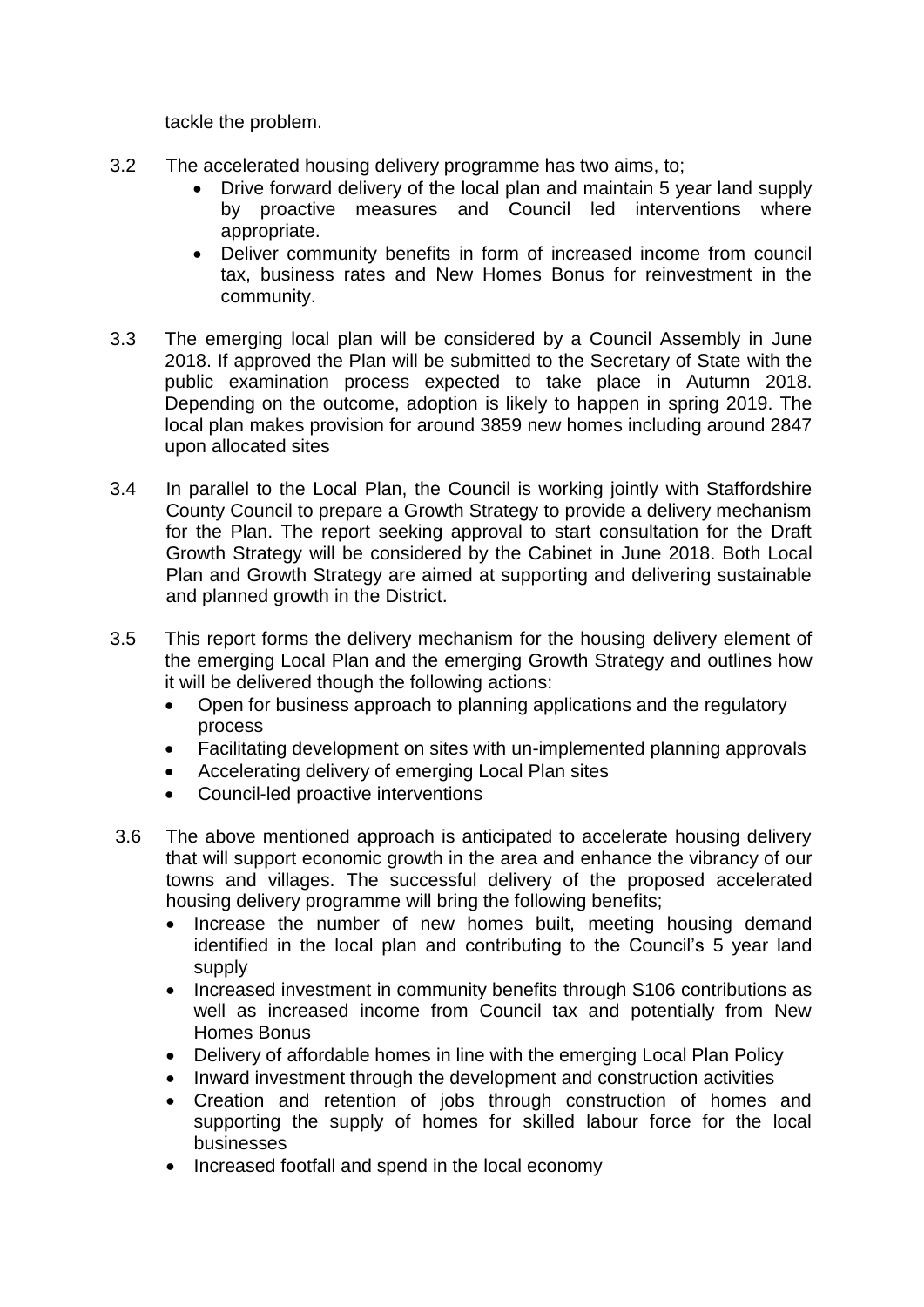• Stimulus for economic growth and external investment to help towns and villages remain vibrant and sustainable.

## 4. **How this report links to Corporate Priorities**

- 4.1 The delivery plan has the potential to help deliver all four aims of the Corporate Plan:
	- Help create a safer and healthier environment for our residents to live and work
	- Meet financial challengers & provide value for money
	- Support economic development & regeneration
	- Protect and improve the environment

## 5. **Options and Analysis**

- 5.1 To not approve the Accelerated Housing delivery proposal. This is not considered the preferred option because the government is imposing sanctions on local authorities who are unable demonstrate a delivery of the housing target. This is currently based on OAN of 320 dwellings per year until the new local plan is adopted. The community benefits in the form of Council Tax, New Homes Bonus and Business Rate would be reduced. **Not recommended**
- 5.2 To approve the accelerated housing delivery programme. Having an implementation plan in place will help in demonstrating the Council's commitment to delivering the emerging Local Plan and maintaining a 5 year land supply. The government is focused on housing delivery and is encouraging local authorities to take a more proactive approach. The accelerated housing delivery programme coordinates the council's effort to access funding and attract investment into the area. **Recommended**

### 6. **Implications**

- 6.1 Community Safety (Crime and Disorder Act 1998) No implications
- 6.2 Workforce
	- The Regeneration Team is able to provide project management support, with experience and expertise in delivering development projects by utilising the relevant funding streams available.
	- A phased approach is suggested in order to utilise the available capacity of the team and to manage the workload more efficiently.
	- The project requires a multi- disciplinary approach, coordinating expertise from various teams, including;
		- o Regeneration
		- o Property Services
		- o Planning Applications Team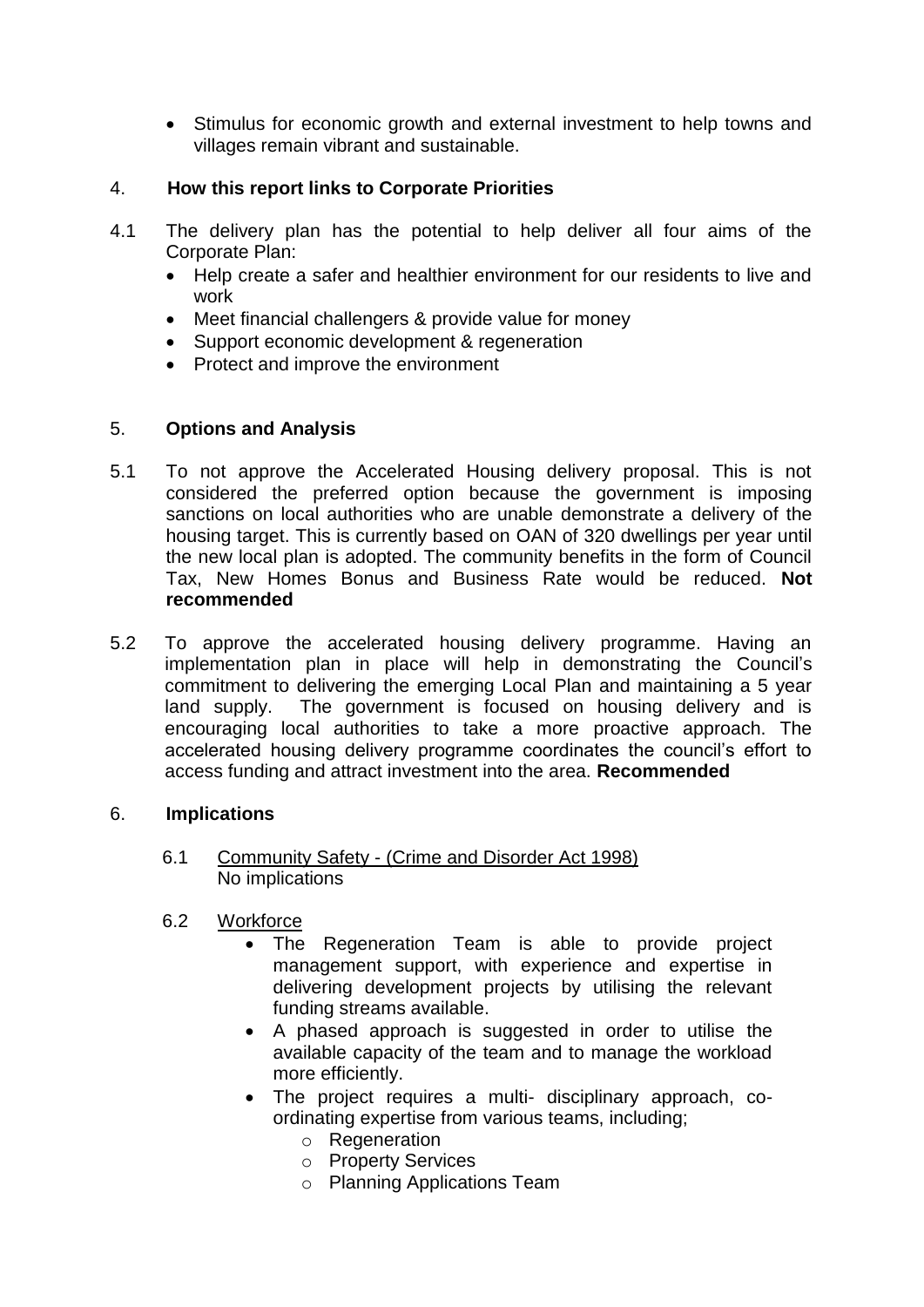- o Finance
- o Legal
- 6.3 Equality and Diversity/Equality Impact Assessment No implications at this stage. All action plan projects will need to be subject to an individual EIA
- 6.4 Financial Considerations

£75,000 has been earmarked in year one (2018-19) from the Regeneration service budget to prepare the acquisition and investment strategy and two masterplans. An additional sum of £75,000 will be required for the following financial year (2019-20) to complete the remaining masterplans and will be considered as part of the budget arrangements at the appropriate time.

- 6.5 Legal Legal advice will be sought at all relevant stages of the delivery of the accelerated housing programme.
- 6.6 Sustainability The Local Plan and Growth Strategy for Staffordshire Moorlands are prepared according to wider sustainability considerations.
- 6.7 Internal and External Consultation Senior officers have been involved in the preparation of the Growth strategy.
- 6.8 Risk Assessment A detailed risk assessment will be required for each individual project as part of the wider programme of delivery.

## Dai Larner **Executive Director of Place**

**Web Links and Background Papers**

Name of any papers Council building or web hyperlink Kate Halls

# **Location Contact details**

Regeneration Officer Kate.halls@staffsmoorla nds.gov.uk; 07879 848292.

### 7. **Background and Detail**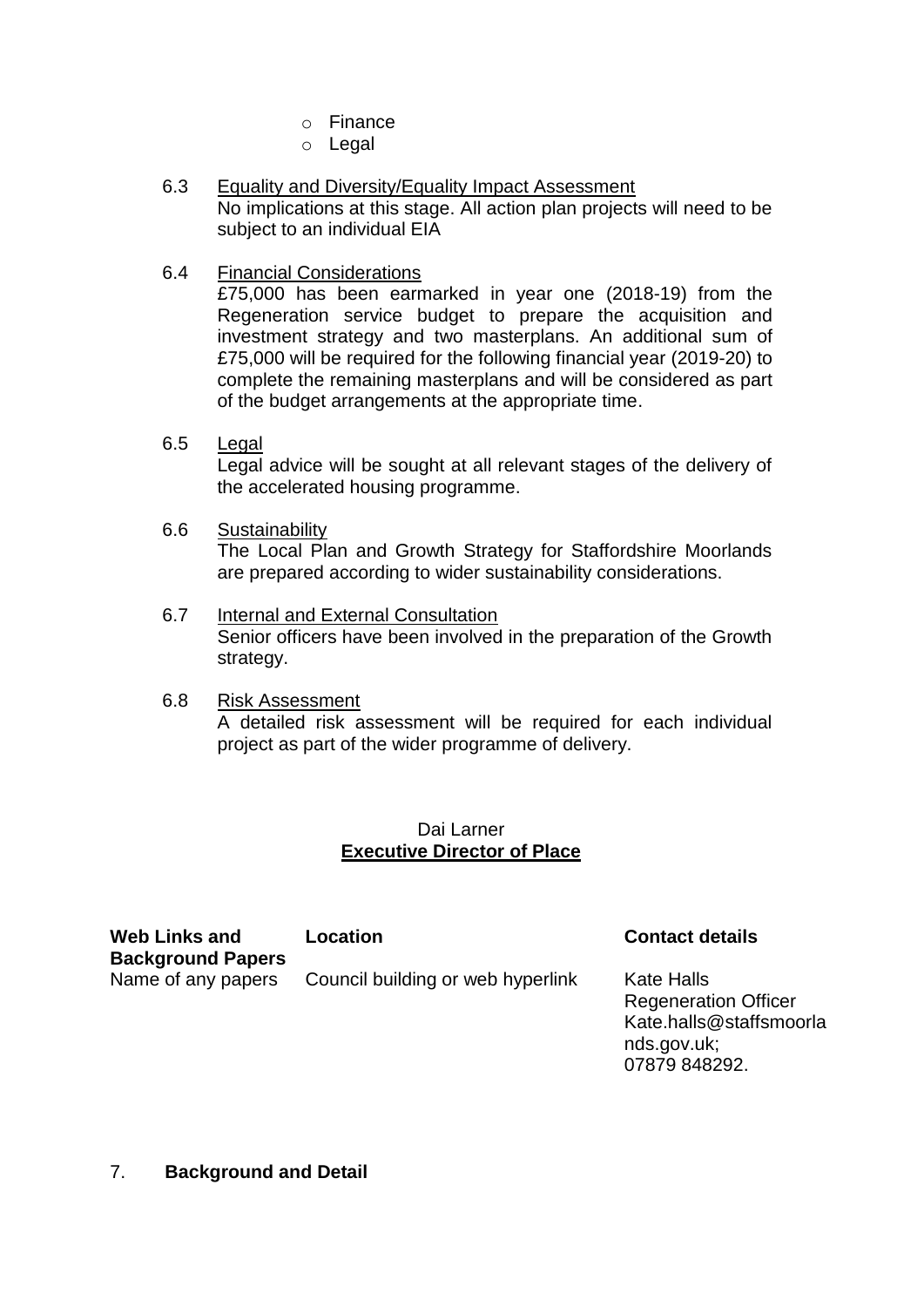## **Planning Context**

7.1 The adopted Core Strategy (2014) states that 'provision will be made for 6000 additional dwellings (net of demolition) to be completed in Staffordshire Moorlands during the period 2006-2026'. This equates to 300 units per year. Completion rates have been well below this anticipated rate, shown below.

Number of homes completed:

- $\degree$  2012/13 = 96
- $\circ$  2013/14 = 124
- $\degree$  2014/15 = 307
- $\degree$  2015/16 = 100
- $\circ$  2016/17 = 128

Number of homes with planning consent not yet under construction on larger sites (10+): 189 full planning approval and 900 outline (March 2018).

- 7.1.0 The emerging Local Plan requires that 6080 homes be built over the plan period (2012-2031) at an annual rate of 320 per year. As at March 2018 there were over 1000 homes with planning permission yet to come forward. The accelerated housing delivery programme proposes a number of measures with the aim of assisting and helping landowners and developers to remove the barriers and constraints which is preventing them from starting work on site. The priority now is therefore to support active conversion from sites with unimplemented planning permission to the delivery of homes.
- 7.1.1 The government's drive to increase the number of homes built was demonstrated in the Housing White Paper Published (Feb 2017), Autumn Statement (Nov 2017) and most recently proposed changes to the National Planning Policy Framework (NPPF). The government acknowledges that although planning approvals are being granted by local authorities, they are not being turned into completed homes. As part of the Autumn Budget the government pledged the following package of financial assistance.
	- Additional funding to the Affordable Homes Programme now total £7.1 billion
	- Additional £2.3 billion to the Homes England Housing Infrastructure Fund
	- Additional £1.1 billion to the Home England Land Assembly Fund
	- A £630 million fund to accelerate the building of homes and small stalled sites.
- 7.1.2 In March the government announced changes to the National Planning Policy Framework (NPPF). The major changes announced focus on;
	- A shake-up of viability assessments making it harder for developers to negotiate down affordable housing contributions
	- Reform of Section 106 and the Community Infrastructure Levy to make the systems simpler and more standardised
	- Introduction of Housing Delivery Targets forcing councils to oversee delivery of new homes
	- Stronger protections for the green belt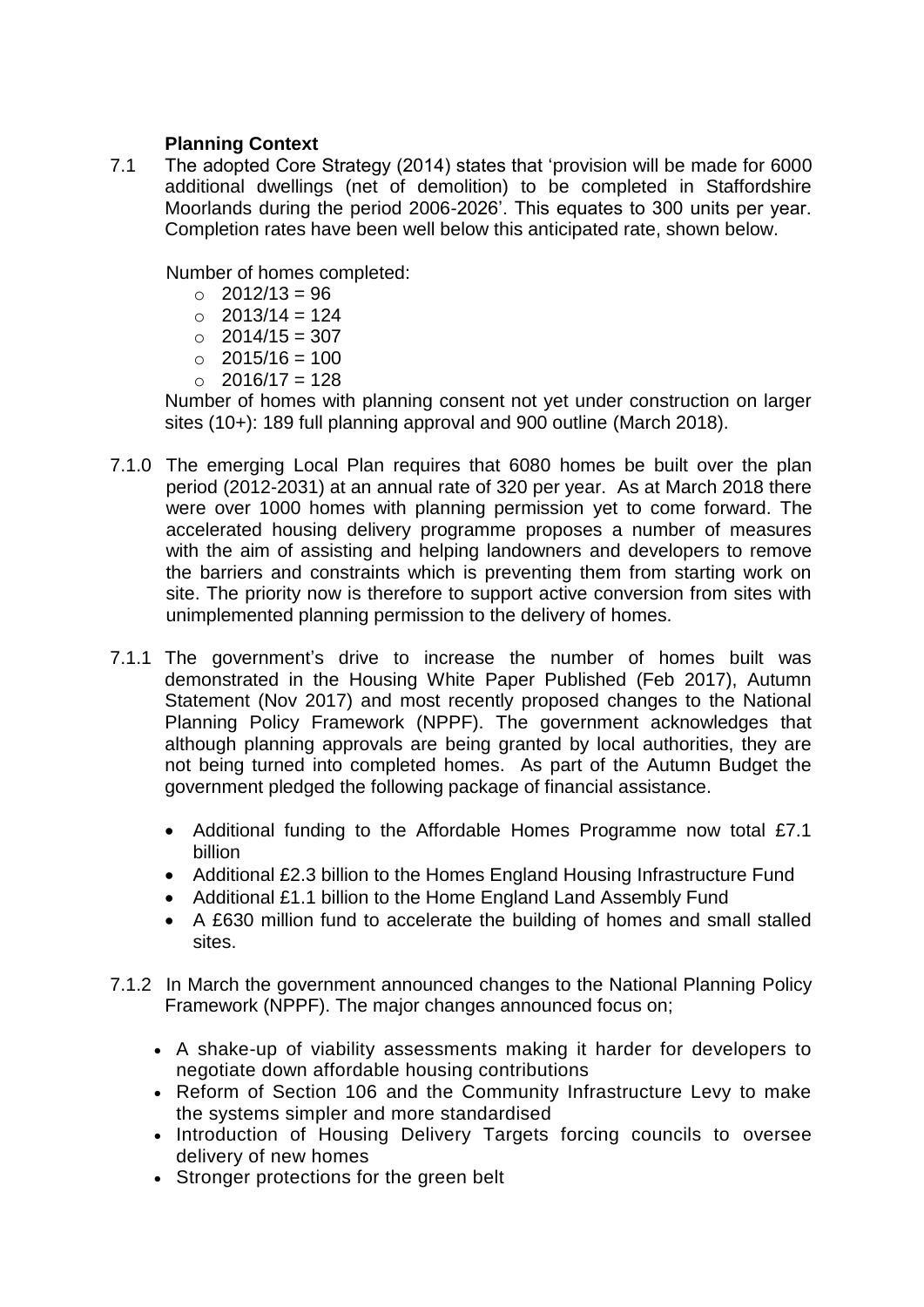- The presumption in favour of sustainable development would be triggered where a council cannot demonstrate a five-year housing supply "or where the housing delivery test indicates that delivery of housing has been substantially below the housing requirement over the previous three years"
- 7.1.3 The most significant of these proposed changes which was first mooted as part of the Housing White Paper is the introduction of the Housing Delivery Test.

**A housing delivery test will impose sanctions on councils failing to meet housebuilding targets in their local plans.** The draft proposes that from 2020, the presumption in favour of sustainable development will apply where delivery is below 75 per cent of the authority's housing requirement. The draft would allow councils to consider imposing planning conditions requiring development to be brought forward within two years, unless this could hinder viability or deliverability. It also encourages local planning authorities to consider why major sites have not been built out when considering subsequent planning applications.

## 7.2 **New Home Bonus (NHB)**

- 7.2.1 Following government announcements New Homes Bonus: Sharpening the Incentive (Dec 2016). NHB payments will be made for four years, rather than six years from 2018/19. From 2018/19 the government will also consider withholding payments from local authorities that are not planning effectively, by making positive decisions on planning applications and delivering housing growth. To encourage more effective local planning the government will consider withholding payments for homes that are built following an appeal.
- 7.2.2 A baseline for housing growth has been introduced at 0.4% below which the Bonus will not be paid. The NHB allocation for 2017/18 is as follows:

| <b>Total units</b> | Units for    | <b>Net additions:</b> | <b>Empty</b> | Affordabl | Affordable      | Year <sub>7</sub> | Total    |
|--------------------|--------------|-----------------------|--------------|-----------|-----------------|-------------------|----------|
| added (from        | reward       | difference in         | homes        | e units   | homes           | payment           | Payment  |
| CTB from           | (Band D)     | housing stock         | brought      |           | premium:        | $(E)$ : inc.      | in year, |
| Oct 15-16)         | equivalents, | on CTB from           | back into    |           | $(E)$ £ 350 per | empty             | inc.     |
|                    | net those    | (Oct $15$ to          | use          |           | unit            | homes             | previous |
|                    | under the    | Oct16)                |              |           |                 |                   | delivery |
|                    | baseline)    | excludes empty        |              |           |                 |                   |          |
|                    |              | homes                 |              |           |                 |                   |          |
| 195                | 31           | 132                   | 63           | 19        | £5,320          | £43,092           | £945,571 |

7.2 In order increase the delivery of new homes the government is incentivising local authorities to work with developers and land owners to actively work together and convert unimplemented planning approvals into much needed homes.

### **7.3 The Issues**

7.3.1 Through comprehensive discussions with developers, landowners and other stakeholders a range of issues and barriers to development have been identified. These include: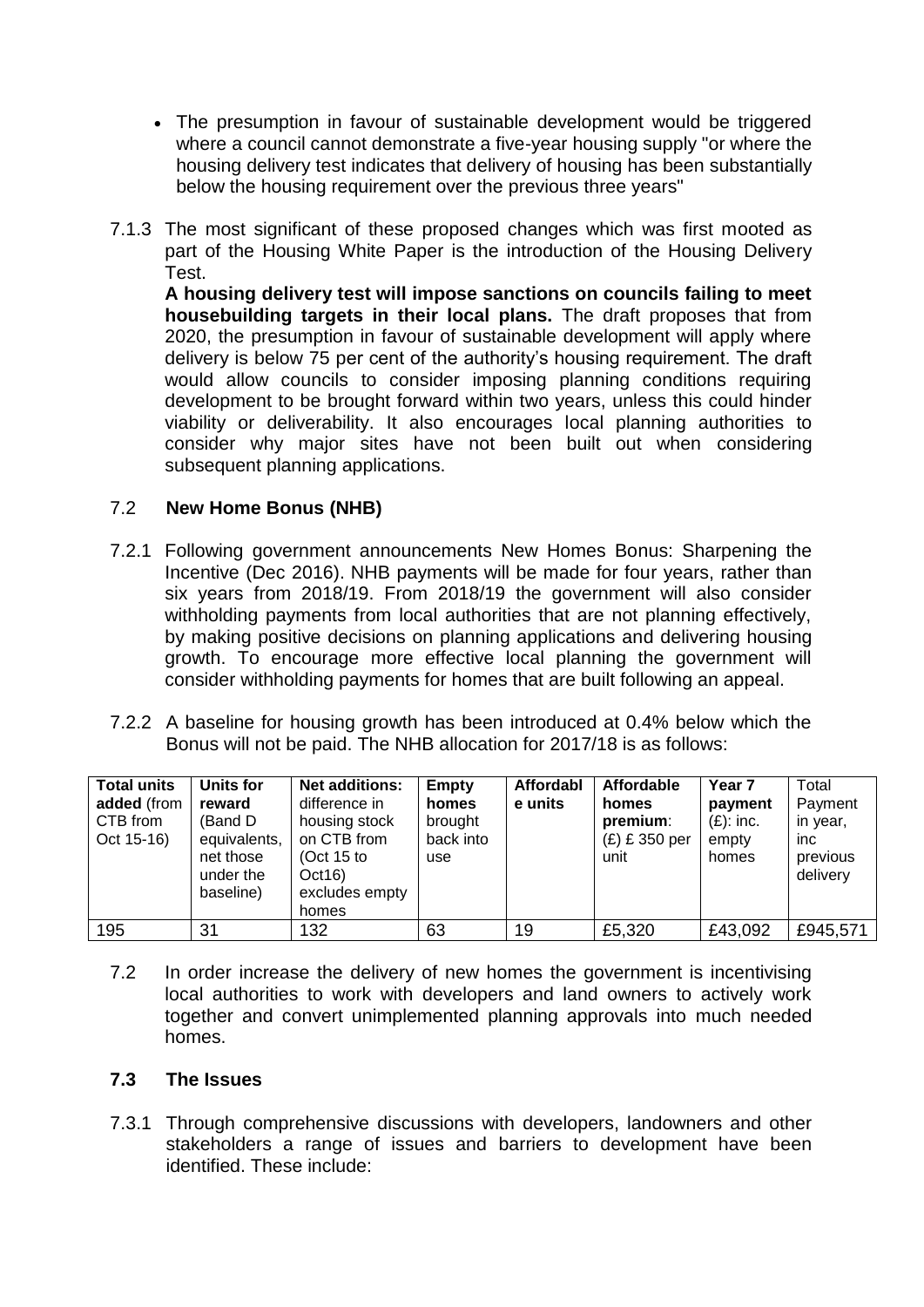- Low rates of house building due to:
	- o National houses builders such as Barratts, Persimmon and Taylor Wimpey have minimum site thresholds of around 80-100 which is significantly larger than the majority of sites available in the Moorlands.
	- o Connectivity across the Staffordshire Moorlands is poor which makes commuting less attractive and increases construction costs.
	- o Low levels of profit margins, leading to a limited incentive for developers to expand into the Staffordshire Moorlands area.
	- o Difficult to justify S106 contributions on small sites which leads to lack of infrastructure, education and open space investment.
- Lack of control and certainty for the Council due to lack of publically owned land that can be developed for housing.
- Local plan not being in place- leading to uncertainty and lack of developers' confidence
- Difficult planning process. The appeal process is high risk, high cost and low reward on relatively small sites and low profit margins.
- Lack of high skilled, high paid jobs within the district, affecting affordability of new housing
- Lack of diversity in available house types, not attracting premium earners/ high skilled and young first time buyers.
- 7.3.2 Affordable housing is an important factor in enabling sites to come forward either through s106 agreements or in some circumstances for 100 percent affordable housing. There are a limited number of registered providers who currently work in the Moorlands area so it is important to encourage a good working relationship with them
- 7.3.3 In order to meet the government expectation regarding housing delivery through the Housing Delivery Test, and with a thorough understanding of the issues which are delaying housing growth it is proposed to commence a programme of work with the aim of increasing housing delivery across the Staffordshire Moorlands area.

# 7.4 **Opportunities**

- 7.4.1 The government is investing additional resources and incentivising local authorities with the sole aim of stimulating the housing market to tackle the shortfall in housing delivery. As mentioned above in para 7.1.1 the government is prioritising and incentivising house builders to develop housing sites. There are signs that the housing market is improving across the Staffordshire Moorlands, a number of larger sites have been submitted for planning approval which would indicate that developers think that demand is sufficient.
- 7.4.2 Although the Council is unable to improve the connectivity of the area, we are able to exploit the A50 corridor through Blythe Vale which is a priority investment corridor for the Midlands Connect strategy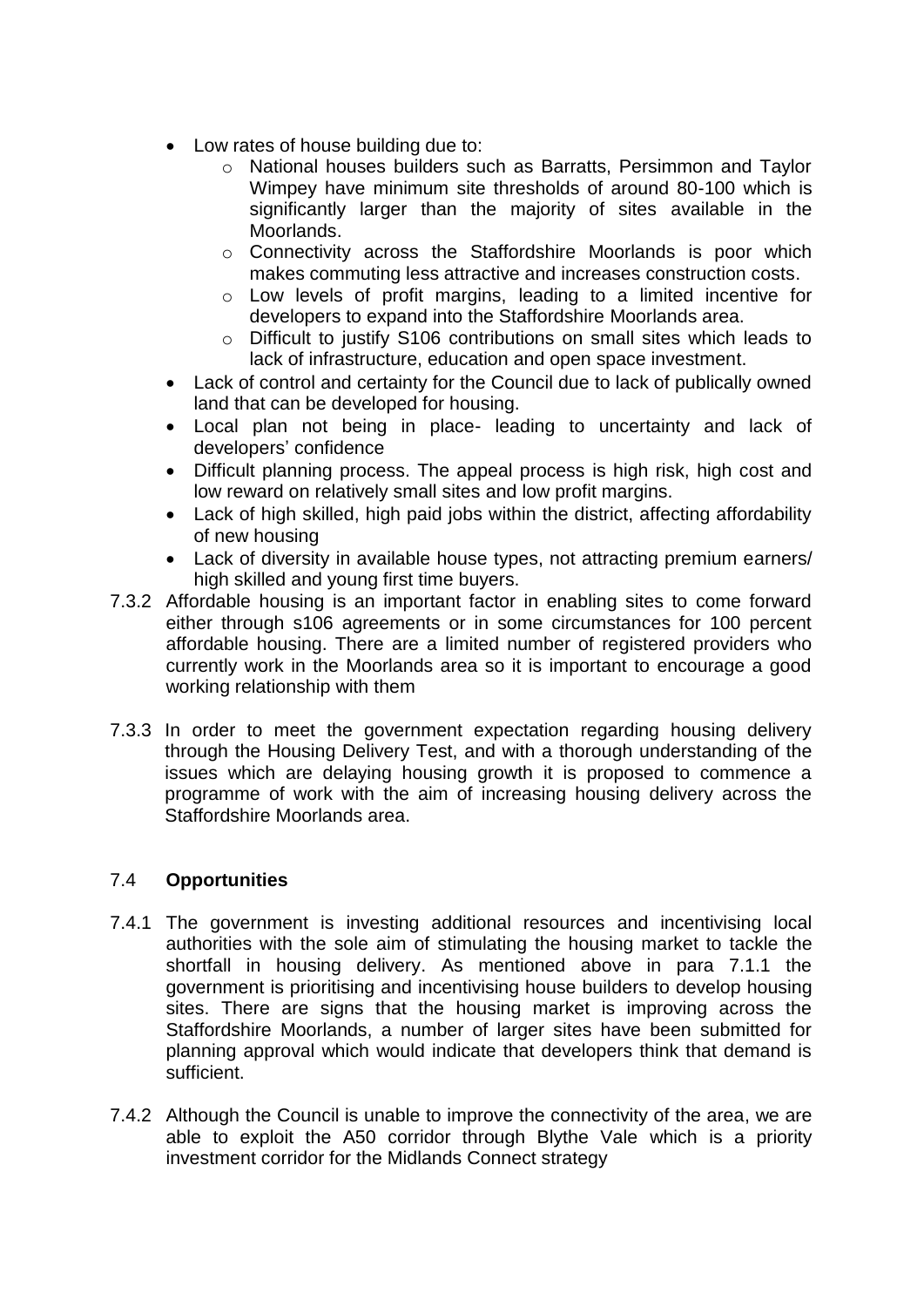- 7.4.3 Once the Local Plan is adopted, delivery discussions with landowners and developers will take place to enable delivery of the newly allocated sites with a potential to deliver around 2847 new homes.
- 7.4.4 Although historically the level of completions has been low across the Staffordshire Moorlands area there are a number of indicators which would suggest that the housing market is responding favourably. For example, there has been an increase in the number of planning applications submitted and the Council has had positive discussions with a number of small to medium sized developers who have expressed interest in the Staffordshire Moorlands area.

# **7.5 The Proposal**

It is proposed to create a comprehensive package of measures to accelerated housing delivery in the district through an 'Accelerated Housing Delivery Programme'. The following proposal demonstrates the Council's commitment to delivering the emerging Local Plan and maximising community benefits by supporting developers.

- **1. Open for business approach to planning applications and regulatory process**
	- Prepare place marketing material to promote inward investment
	- Incentivise development through a streamline planning application process
	- Enhanced service delivery with customer focused approach to all regulatory functions.
	- Reduce number of planning appeals to reduce the developers risk.

### **2. Facilitating development on sites with un-implemented planning approvals.**

- Enable and facilitate private sector partners and developers to help achieve an increase in the number of completions. Work with developers and partners to understand the issues and overcome barriers which delay development.
- Approach land owners with planning approvals and outline support and Homes England (HE) (formally the Homes and Communities Agency) funding available. The majority of developers across the Moorlands area are small to medium enterprises and can lack knowledge of the development process and or financing. Unimplemented planning approvals on sites 10+ dwellings
	- 25 sites, 1,099 homes
	- Leek 353, Biddulph 45, Cheadle 170, rural areas 543
- Approach Registered Providers, land agents and developers to understand the barriers and constraints to delivery
- Work with Registered Providers to identify suitable sites for 100% affordable housing and pursue funding bids with HE
- Work with HEto promote 'Home Build Fund' aimed at small sites and small scale builders to bring forward delivery of sites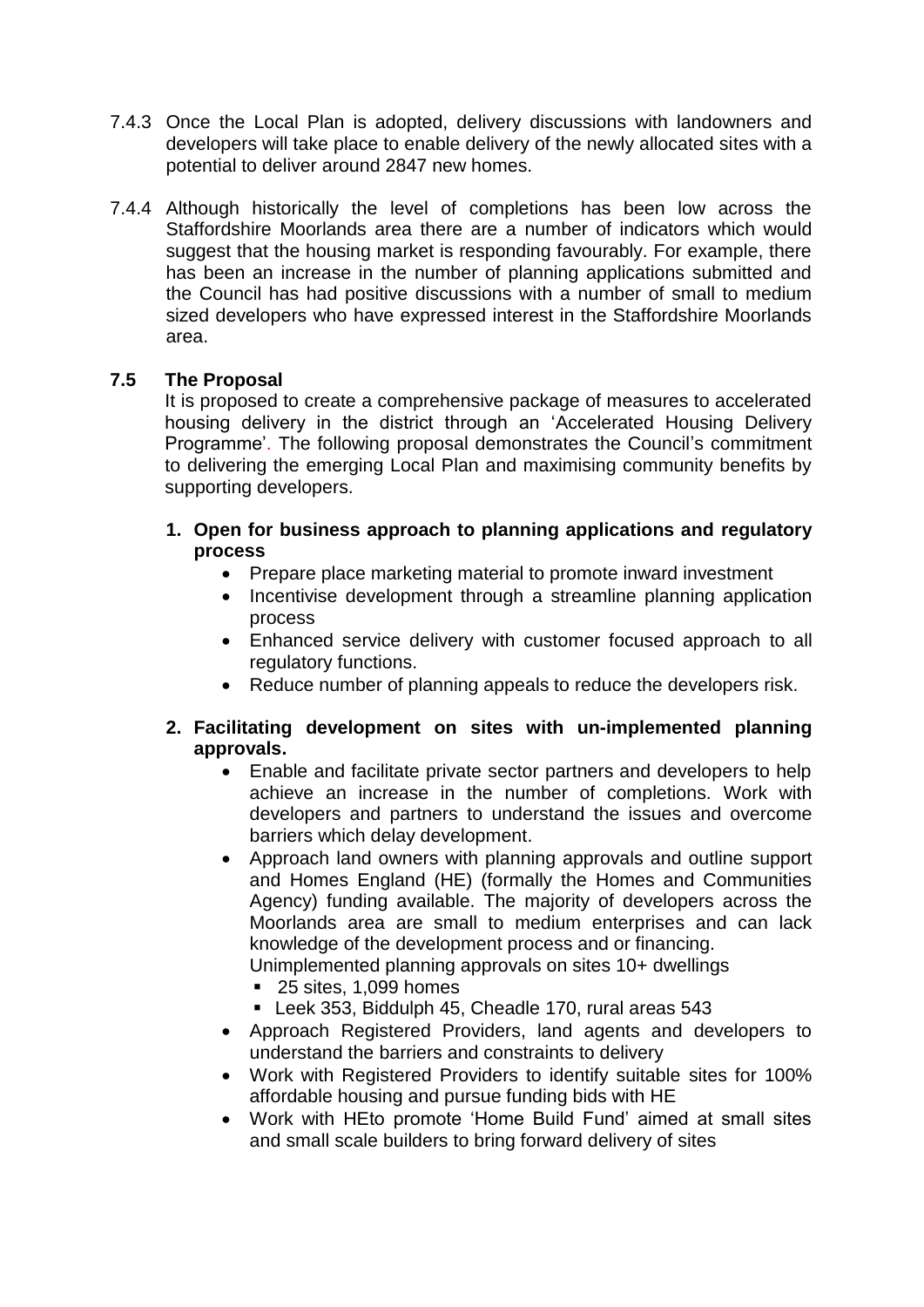• Revise planning pages to include guidance for small site owners and business to demystify the planning process

# **3. Accelerating delivery of Local Plan sites**

- Once the Local Plan is submitted, start to approach owners of the newly allocated residential sites to look at steps for delivery.
- Work with private sector land owners to prepare masterplans and delivery options for large cluster sites identified in the emerging Local Plan.
	- o Wharf Road, Biddulph (local plan policy DSB1)
	- o Tunstall Road, Biddulph (local plan policy DSB2)
	- o Mobberley Area, Cheadle (south west cluster) (local plan policy (DSC3)
	- o Blythe Vale sites (local plan policy DSR1)
- In addition to the above masterplans, the following mixed use development opportunity sites where there is significant public sector land ownership would benefit from Council led intervention to prepare masterplans for coordinated delivery.
	- o Cheadle Town Centre
	- o The Mill Quarter, Leek
- Following the masterplans, work with landowners and stakeholders to initiate delivery and land assembly discussions.
- Work with stakeholders including Staffordshire County Council to bid for funding for relevant infrastructure or viability gap (if any) as and when appropriate.

# **4. Council led proactive interventions**

- Consider proactive intervention by the council where appropriate to gain more control and certainty over developments by using Council's resources and powers in form of assets, funding, borrowing powers, CPO powers and skill and expertise of the staff.
- Commission consultants to prepare an investment and acquisition strategy for the purchase of land in appropriate areas to allow direct intervention from the Council and or its partners.
- Consider a housing delivery vehicle such as a joint venture for public sector led delivery of a range of housing tenure and typologies.
- Work with other public sector bodies including SCC, NHS and other public sector partners to review land assets in their ownership through the One Public Estate Programme (OPE) and consider options for enhanced service deliver through rationalisation of assets which may result in surplus land for additional housing sites.
- Review all council owned land assets and consider development where appropriate.

# **7.6 Approach to Delivery**

7.6.1 The proposed approach is to have a range of options and actions available to the Council to accelerate housing delivery in the District. The Council's role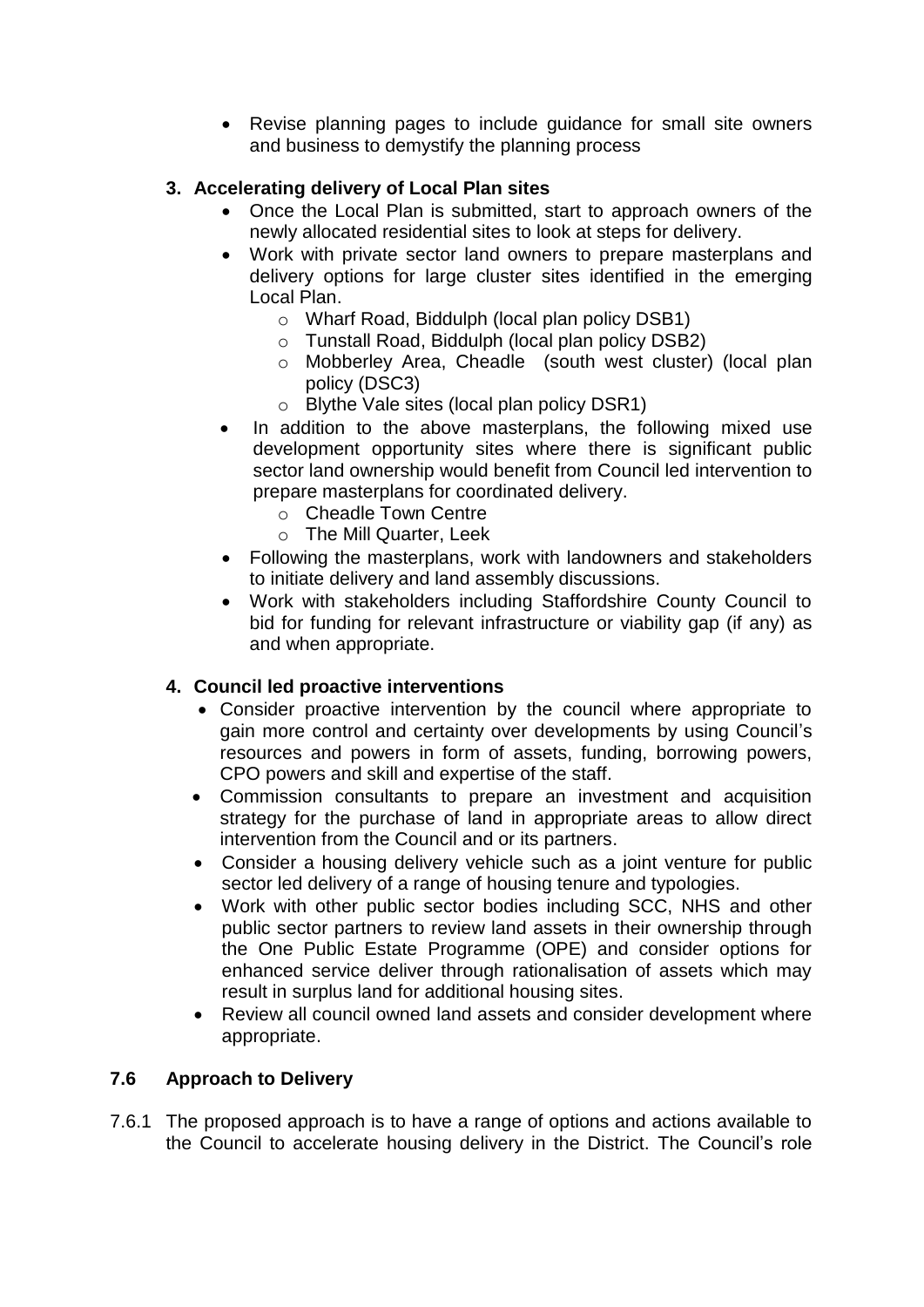will vary from supporting and facilitating delivery by private sector to leading and intervening where appropriate to do so.

- 7.6.2 All the sites with unimplemented planning approvals are privately owned which means that the Council is not able to control the delivery. It is anticipated that the above package of measures will support developers by improving the planning process, removing or easing development constraints where possible.
- 7.6.3 The masterplan process on the sites identified for accelerating the Local Plan delivery (para 7.5.3) will require varying levels of Council input and resources. In some circumstances the Council will be the driving force for the masterplan, where the private sector has been unable to deliver the site, or there is significant public sector land involved, or there is a business case for Council to get involved to maximise the community benefits. In other cases there will be limited input on sites, where other public sector bodies or the private sector is able to take the lead and move the site forward to delivery. The input required will depend on many factors and these are explored in detail below on a site by site basis.
- 7.6.4 It is proposed to commission an investment and acquisition strategy to consider Council's direct intervention in relevant areas. This work can precede or run in parallel with the preparation of masterplans.
- 7.6.5 Wharf Road, Biddulph (local plan policy DSB1)

Parts of the site have been allocated for a mixed use development since 2007. Despite an area Action Plan being in place, the site has historically never come forward even though planning permissions have been approved in the past for parts of the site. The Council will need to lead on this masterplan in order to co-ordinate the large number of landowners both in the private and public sector to ensure a deliverable plan is achieved and relevant infrastructure is delivered for the site including, retail, residential and employment uses, also meeting landowners' aspirations and the wider Biddulph community.

7.6.6 Tunstall Road, Biddulph (local plan policy DSB2)

The Victoria Business Park demonstrates an example of where the Council lead the delivery and brought together landowners and the Homes and Communities agency to deliver a key employment site. The Tunstall Road site requires a similar approach to this and the Council will need to lead on the delivery of the masterplan and land assembly to ensure the delivery of a key employment site with some residential dwellings in Biddulph.

### 7.6.7 Mobberley Farm, Cheadle (south west cluster) (local plan policy (DSC3)

This is a key strategic housing site in the Local Plan which will provide new housing (approximately 430 dwellings), associated public open space and safeguard a route for a potential future link road between the A522 Tean Road and A521 Brookhouse Way. A comprehensive approach to development will require landowners to co-operate to bring the site forward. The Local Plan states that owners will be encouraged to enter into a Land equalisation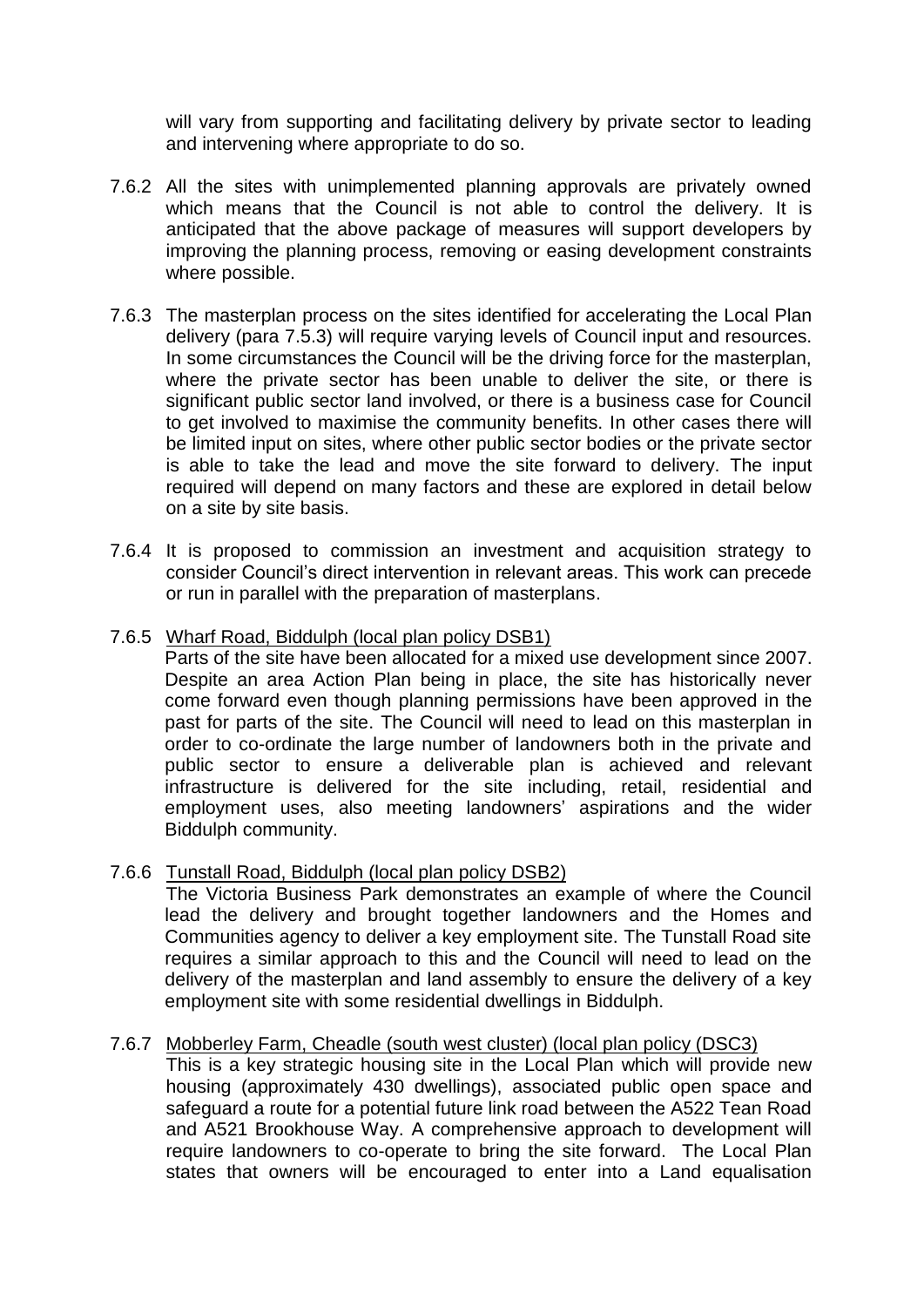Agreement to ensure an equitable distribution of benefits to landowners. The Council will need to work with the private sector owners and enable them to prepare a coherent solution for the site.

#### 7.6.8 Blythe Vale sites (local plan policy DSR1)

St Modwens gained full planning approval for 118 dwellings in 2017 for the first phase of delivery on a 5.53ha section in the northwest of the wider 48.5ha site, which is bisected by the A50 bypass. St Modwens have indicated they will lead on the delivery and development of the masterplan for the remaining phases. The Council will have an overarching strategic role in facilitating and enabling delivery of the site.

In addition to the masterplan, in compliance with the of the Highways England comments for the emerging Local Plan, there will be a requirement for the Council to work in partnership with Staffordshire County Council, Stafford Borough Council, East Staffordshire Borough Council, Newcastle Under Lyme Borough Council, and Stoke-on-Trent City Council to prepare a joint assessment of all planned developments within these areas on A50. Following discussions with neighbouring authorities, the Council may decide to lead on this commission to ensure the Local Plan is compliant and deliverable.

#### 7.6.9 Cheadle Town Centre

Tape Street car park site was identified in the Cheadle town centre masterplan (2010) as a retail and commercial development opportunity. The site hasn't been developed due to changes in the financial market and viability of those uses in this location. As a central, accessible location, the site has a potential for development with more viable mix of uses, contributing to the town centre vitality. Staffordshire County Council and Staffordshire Moorlands District Council are the two key land owners and hence preparation of a joint public sector led masterplan is considered a key step forward.

#### 7.6.10 The Mill Quarter, Leek

The Leek Mill Quarter was identified as a key development opportunity in the Leek Town Centre Masterplan (2013). The area includes land ownership by major public sector partners such as Staffordshire County Council, Staffordshire Police, Staffordshire West Midlands Community Rehabilitation Company (Probation), and NHS North Staffordshire CCG. Most buildings in these ownerships are either vacant or underused. There is potential to work with adjacent private sector owners of mill buildings such as London Mill, York Mill, Well Street and Cross Street Mils. A deliverable masterplan needs to be prepared jointly in partnership with Staffordshire County Council and potentially health services to shape the vision and delivery of this central town centre development site.

In addition to the masterplan, discussion are ongoing with Historic England to consider the heritage of mills in leek as a whole and prepare a strategy for prioritisation of heritage assets and come up with an approach to intervention that is deliverable and realistic. The Council can work with partners to bring all relevant stakeholders together to agree the approach and action plan.